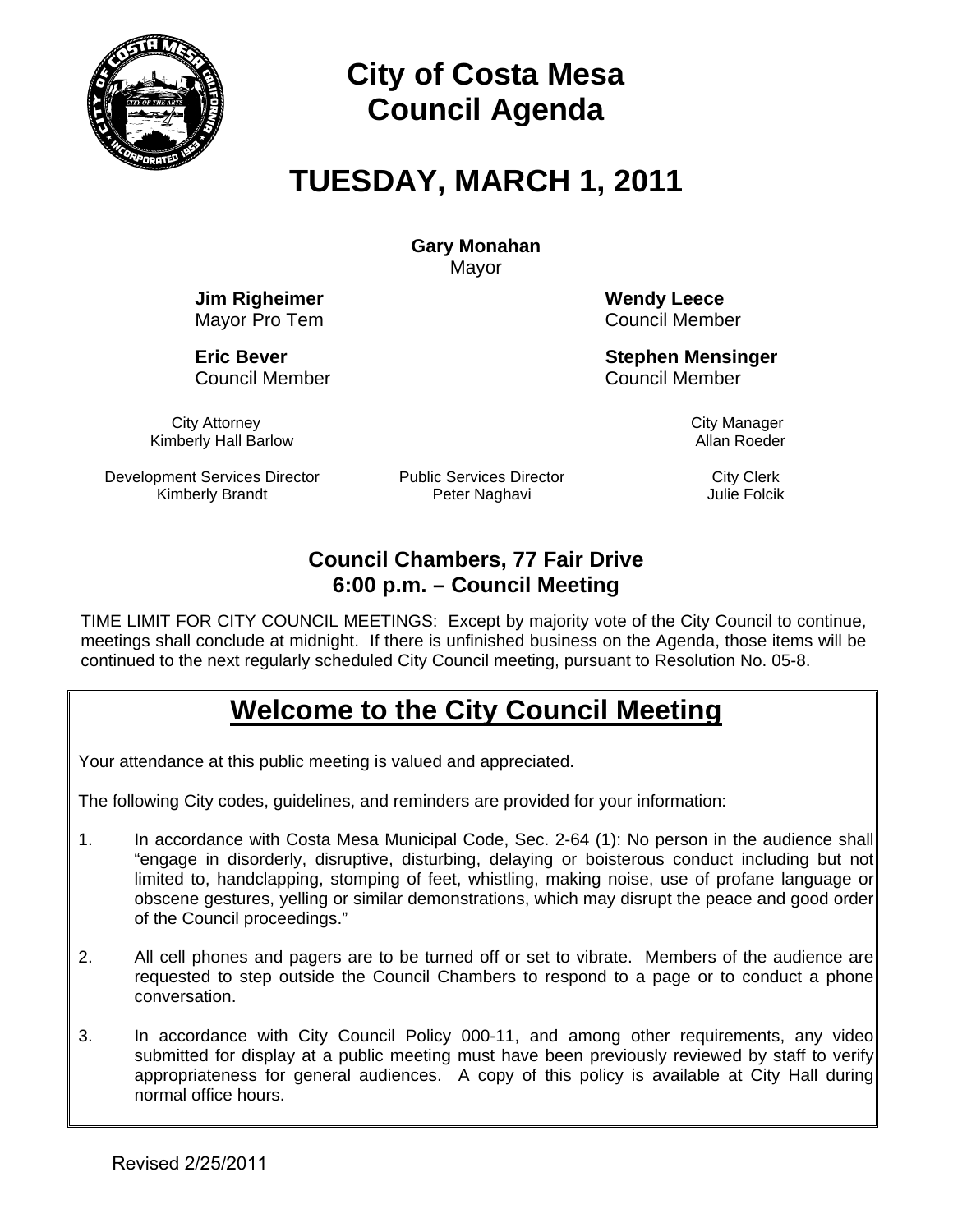- 4. Please use the podiums on either side of the dais to speak to the City Council. Direct all verbal communications, requests, and/or questions to the Mayor.
- 5. Any written communications, pictures, etc., to be provided to the Council should be directed to the City Clerk. Any exhibits to be displayed on the overhead screen may be given to the appropriate staff member.

**NOTE:** In compliance with the Americans with Disabilities Act, if you need special assistance to participate in this meeting, please contact the City Clerk, (714) 754-5225. Notification of 48 hours prior to the meeting will enable the City to make reasonable arrangements to ensure accessibility to this meeting. [28 CFR 35.102.35.104 ADA Title II].

#### **PLEDGE OF ALLEGIANCE** Council Member Wendy Leece

**MOMENT OF SOLEMN EXPRESSION** Pastor Dave Manne, Calvary Chapel of Costa Mesa

*[Per Council Policy 000-12, these presentations are made by community volunteers stating their own views. The Council disclaims any intent to endorse or sponsor the views of any speaker. Interested presenters, please contact the City Clerk's office.]* 

#### **ROLL CALL**

| <b>ANNOUNCEMENTS</b> | There's always something happening in Costa Mesa!                                                                                                        |
|----------------------|----------------------------------------------------------------------------------------------------------------------------------------------------------|
|                      | The Mayor will announce upcoming events and activities in<br>the community which are sponsored by or affiliated with the<br>City.                        |
|                      | Please refer to the last page of the agenda for a detailed list of<br>announced events and activities. These may also be found on<br>the City's website. |
| <b>PRESENTATIONS</b> | Employee of the Month – Tim Sun                                                                                                                          |
|                      | MADD Deuce Award – Officer Oscar Reyes                                                                                                                   |
|                      | Presentations - Allan Roeder                                                                                                                             |
|                      | Presentations - Kimberly Hall Barlow                                                                                                                     |
|                      | Orange County Fairgrounds Update - Allan Roeder                                                                                                          |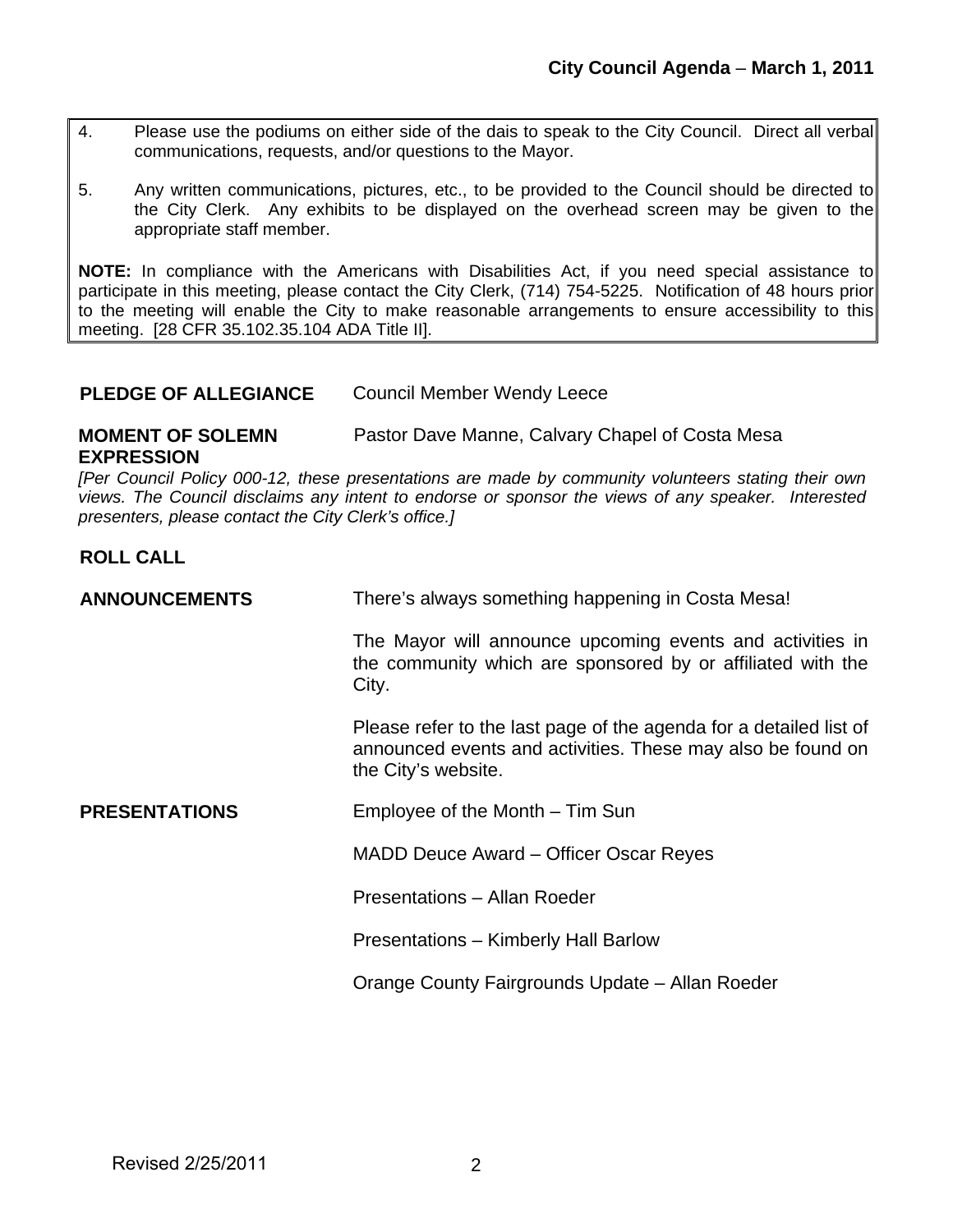#### **SPEAKERS: PLEASE PRINT YOUR NAME AND ADDRESS ON THE SPEAKER FORM(S) AND PRESENT TO THE CITY CLERK PRIOR TO THE ITEM.**

#### **PLEASE NOTE:**

- ¾ **YELLOW FORM IS FOR PUBLIC COMMENTS OF TOPICS NOT ON THE AGENDA.**
- ¾ **GREEN FORM IS FOR SPECIFIC AGENDA ITEMS. PLEASE FILL OUT FOR EACH**
- **AGENDA ITEM YOU WISH TO ADDRESS.**

**PUBLIC COMMENTS:** To ensure fair and equal treatment of all who appear before the City Council and to expedite City business, speakers will be limited to three (3) minutes each to address any item within the City Council's jurisdiction and which is not listed on the Agenda. The three (3) minute per speaker time limit may be extended for good cause by the Mayor, or by majority vote of City Council Members. Questions and comments made by public speakers may be addressed by Council during Council Comments.

**CONSENT CALENDAR:** All matters listed under the Consent Calendar are considered to be routine and will be acted upon in one motion. There will be no separate discussion of these items unless members of the City Council, staff, or the public request specific items to be discussed and/or removed from the Consent Calendar for discussion. Items removed from the Consent Calendar will be discussed and voted upon immediately following City Council action on the remainder of the Consent Calendar.

Members of the public who wish to discuss Consent Calendar items should come forward to the microphone upon invitation by the Mayor, state their name, city in which they reside, and item number to be addressed.

## **CONSENT CALENDAR ITEM NOS. 1 THROUGH 7.**

Written Communications

1. Reading Folder.

### **Recommendation: Receive and process**

### **Minutes**

2. Regular meeting of February 15, 2011.

### **Recommendation: Approve**

Warrants Revised 2/25/2011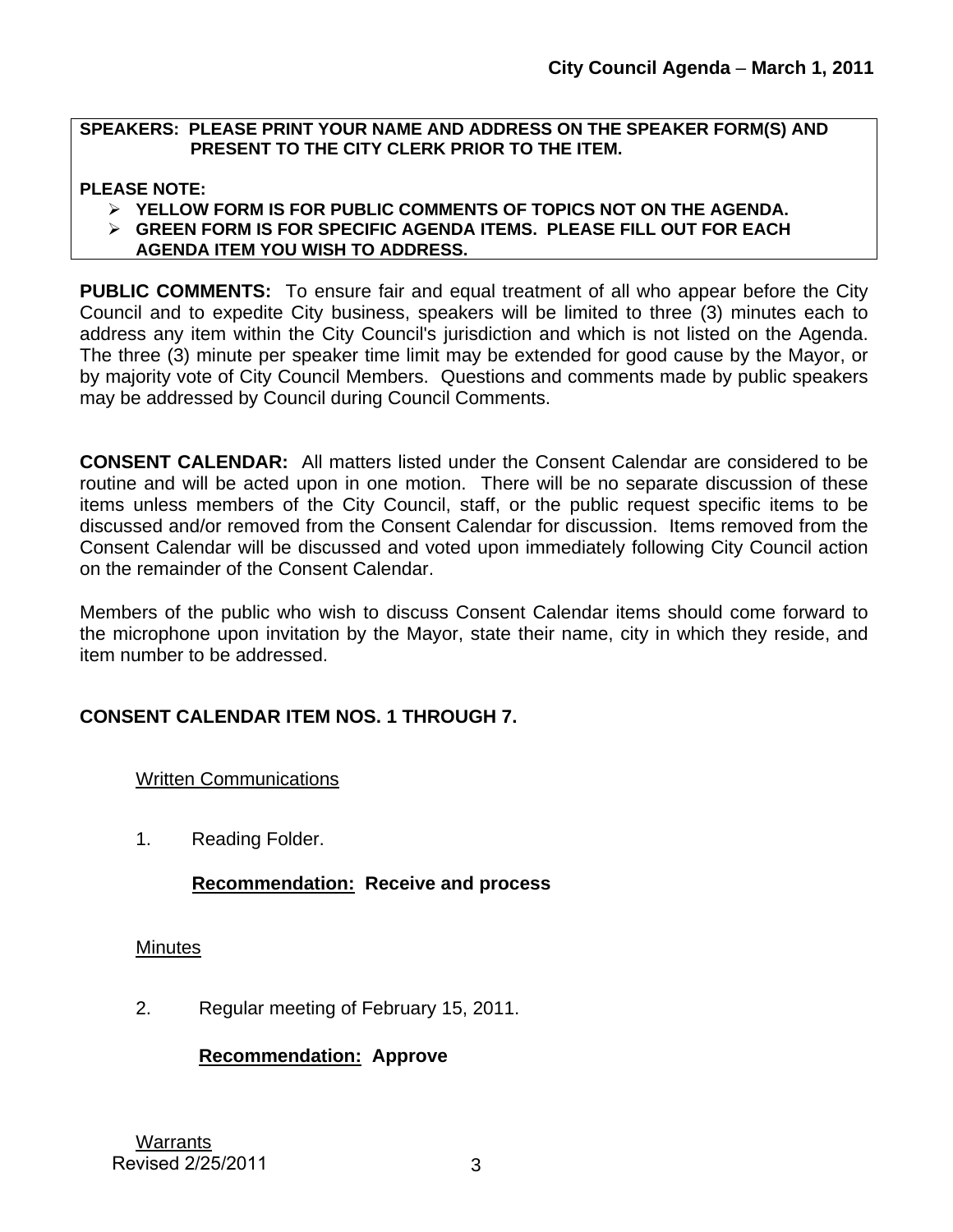3. Warrant Resolution 2357, funding City operating expenses for \$759,114.20.

#### **Recommendation: Approve**

4. Warrant Resolution 2358, funding Payroll No. 11-04 for \$2,140,292.67, and Payroll No. 11-03A for \$43,304.45, and City operating expenses for \$815,522.04, including payroll deductions.

#### **Recommendation: Approve**

#### Administrative Actions

5. [Release of Performance and Labor and Material Bonds \(Certificate No.](http://www.ci.costa-mesa.ca.us/council/agenda/2011-03-01/3_1_11_RlsBonds_Tract_16926_Report.pdf)  [661119748\) in the amount of \\$89,683 each and \(Certificate No. 661119749\) in](http://www.ci.costa-mesa.ca.us/council/agenda/2011-03-01/3_1_11_RlsBonds_Tract_16926_Report.pdf)  [the amount of \\$1,000, to 2295 Pacific, LLC \(Developer\), 190 Newport Center](http://www.ci.costa-mesa.ca.us/council/agenda/2011-03-01/3_1_11_RlsBonds_Tract_16926_Report.pdf)  [Drive, Suite 220, Newport Beach, in connection with Encroachment Permit No.](http://www.ci.costa-mesa.ca.us/council/agenda/2011-03-01/3_1_11_RlsBonds_Tract_16926_Report.pdf)  [PS06-00154 for street improvements and corner monumentation for Tract No.](http://www.ci.costa-mesa.ca.us/council/agenda/2011-03-01/3_1_11_RlsBonds_Tract_16926_Report.pdf)  [16926, located at 2287-2295 Pacific Avenue, Costa Mesa.](http://www.ci.costa-mesa.ca.us/council/agenda/2011-03-01/3_1_11_RlsBonds_Tract_16926_Report.pdf)

**Recommendation: Approve; authorize the City Engineer and City Clerk to sign**

6. [Release of Performance and Labor and Material Bonds \(Certificate No. 892031\)](http://www.ci.costa-mesa.ca.us/council/agenda/2011-03-01/3_1_11_RlsBonds_PS08-00591_Report.pdf)  [in the amount of \\$40,000 each, to Brownco Construction Company, Inc.](http://www.ci.costa-mesa.ca.us/council/agenda/2011-03-01/3_1_11_RlsBonds_PS08-00591_Report.pdf)  [\(Contractor\), 1000 East Katella Avenue, Anaheim, in connection with](http://www.ci.costa-mesa.ca.us/council/agenda/2011-03-01/3_1_11_RlsBonds_PS08-00591_Report.pdf)  [Encroachment Permit No. PS08-00591 for street improvements located at 1643](http://www.ci.costa-mesa.ca.us/council/agenda/2011-03-01/3_1_11_RlsBonds_PS08-00591_Report.pdf)  [Placentia Avenue, Costa Mesa.](http://www.ci.costa-mesa.ca.us/council/agenda/2011-03-01/3_1_11_RlsBonds_PS08-00591_Report.pdf)

**Recommendation: Approve; authorize the City Engineer and City Clerk to sign**

7. [2010 Annual Review of the Costa Mesa 2000 General Plan.](http://www.ci.costa-mesa.ca.us/council/agenda/2011-03-01/030111GPAnnualReview.pdf)

**Recommendation: Receive and file**

-----------------------------------------END OF CONSENT CALENDAR-----------------------------------------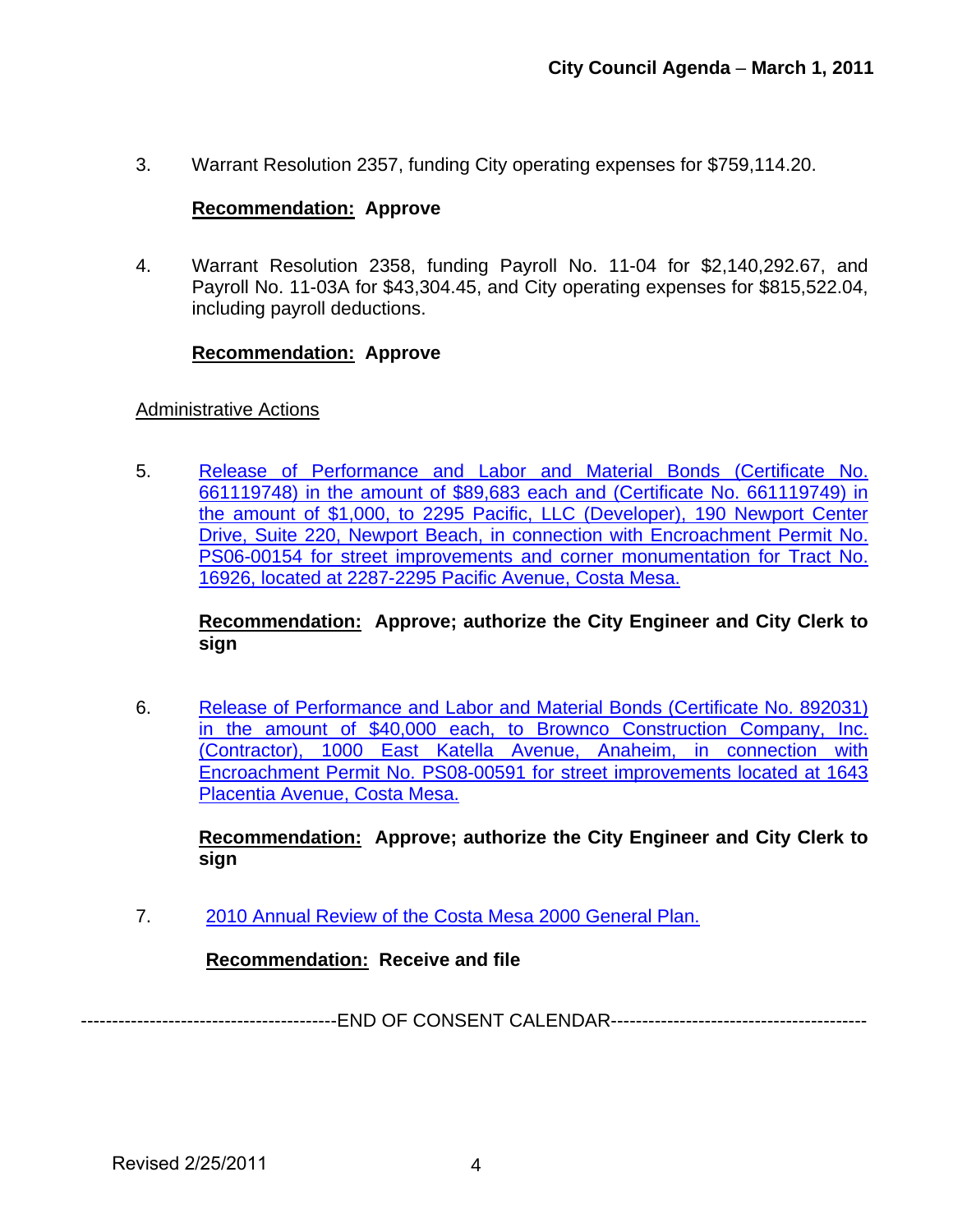PUBLIC HEARINGS - 7:00 p.m. (Resolution No. 05-55)

1. [PUBLIC HEARING: A RESOLUTION OF THE CITY COUNCIL OF THE CITY](http://www.ci.costa-mesa.ca.us/council/agenda/2011-03-01/3_1_11_ROCKS_%20Fee_Pgm_Report.pdf)  [OF COSTA MESA, CALIFORNIA, ESTABLISHING FEES FOR THE](http://www.ci.costa-mesa.ca.us/council/agenda/2011-03-01/3_1_11_ROCKS_%20Fee_Pgm_Report.pdf)  [RECREATION ON CAMPUS FOR KIDS PROGRAM.](http://www.ci.costa-mesa.ca.us/council/agenda/2011-03-01/3_1_11_ROCKS_%20Fee_Pgm_Report.pdf)

#### **Recommendation: Adopt resolution**

#### OLD BUSINESS

1. From the meeting of February 15, 2011, Ordinance No. 11-3: AN ORDINANCE OF THE CITY COUNCIL OF THE CITY OF COSTA MESA, CALIFORNIA, [AMENDING COSTA MESA MUNICIPAL CODE SECTION 2-97, identifying the](http://www.ci.costa-mesa.ca.us/council/agenda/2011-03-01/OrdinanceNo11-3-CMMC-2-97.pdf)  [City Manager as the Chief Executive Officer of the City.](http://www.ci.costa-mesa.ca.us/council/agenda/2011-03-01/OrdinanceNo11-3-CMMC-2-97.pdf)

#### **Recommendation: Adopt Ordinance No. 11-3, to be read by title only, and waive further reading**

- 2. Reports from City Council working groups
	- (a) Economic Development and Development
	- (b) Sports and Recreation
	- (c) Policies, Procedures, and General Plan/Circulation
	- (d) Budget and Capital Improvements
	- (e) Motel Issues

#### NEW BUSINESS

1. [Appointment of Tom Duarte of the Law Offices of Jones and Mayer as City](http://www.ci.costa-mesa.ca.us/council/agenda/2011-03-01/StaffReport-CityAttorneycontract.pdf)  [Attorney, effective March 1, 2011.](http://www.ci.costa-mesa.ca.us/council/agenda/2011-03-01/StaffReport-CityAttorneycontract.pdf)

#### **Recommendation: Approve**

(a) Amendment to agreement with the Law Offices of Jones and Mayer, 3777 North Harbor Boulevard, Fullerton, for contract legal services.

#### **Recommendation: Approve; authorize the Mayor and City Clerk to sign**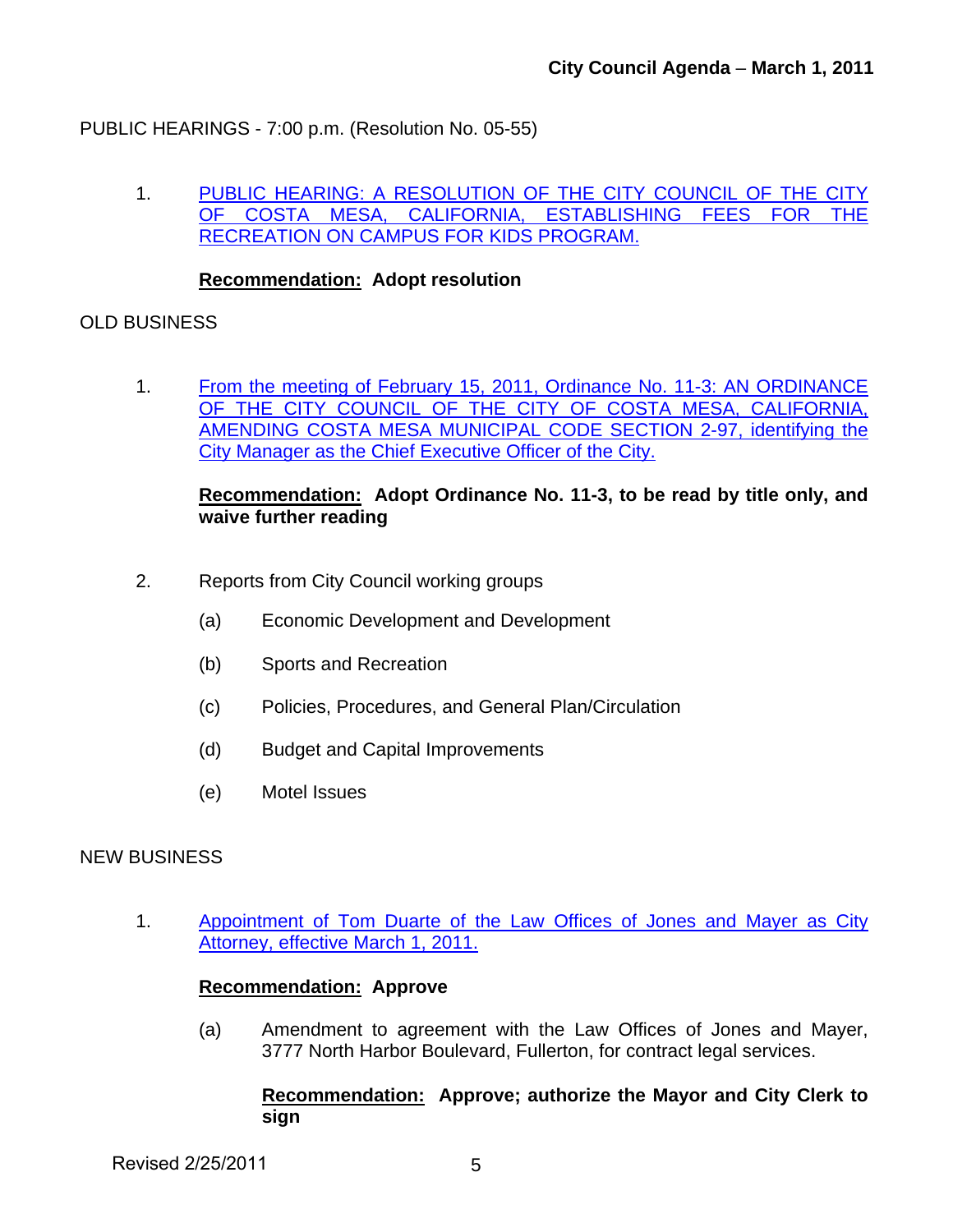- (b) Swearing in of new City Attorney.
- 2. [AN ORDINANCE OF THE CITY COUNCIL OF COSTA MESA, CALIFORNIA,](http://www.ci.costa-mesa.ca.us/council/agenda/2011-03-01/030111MasonryWalls.pdf)  [ADOPTING MUNICIPAL CODE AMENDMENT CO-11-01, AMENDING](http://www.ci.costa-mesa.ca.us/council/agenda/2011-03-01/030111MasonryWalls.pdf)  [SECTIONS 5-1.1 AND 5-1.3 OF TITLE 5 OF THE COSTA MESA MUNICIPAL](http://www.ci.costa-mesa.ca.us/council/agenda/2011-03-01/030111MasonryWalls.pdf)  [CODE RELATED TO BUILDING PERMIT FOR MASONRY WALLS.](http://www.ci.costa-mesa.ca.us/council/agenda/2011-03-01/030111MasonryWalls.pdf)

**Recommendation: Introduce ordinance for first reading to be read by title only, and waive further reading** 

3. [Feasibility and requirements to evaluate increasing capacity to Costa Mesa](http://www.ci.costa-mesa.ca.us/council/agenda/2011-03-01/CCStaffRpt-AddingParamedicCapacity.pdf)  [Emergency Medical Services – Paramedic System.](http://www.ci.costa-mesa.ca.us/council/agenda/2011-03-01/CCStaffRpt-AddingParamedicCapacity.pdf)

**Recommendation: Provide direction on whether to transmit a letter to the Medical Director of the Orange County Emergency Medical Services requesting that he determine the feasibility and requirements to evaluate the addition of the City's ambulance provider as added capacity to the current Costa Mesa Emergency Medical Service-Paramedic delivery system.** 

4. [Outsourcing of City services.](http://www.ci.costa-mesa.ca.us/council/agenda/2011-03-01/CCStaffRpt-OutsourcingCitySvcs_3-1-11.pdf)

**Recommendation: Consider recommendations of the City Council Budget Working Group for outsourcing of various City services and direct the Assistant City Manager to begin the process of noticing employees of this action.** 

COUNCIL MEMBERS' REPORTS, COMMENTS, AND SUGGESTIONS

- 1. Council Member Stephen Mensinger
- 2. Mayor Gary Monahan
- 3. Mayor Pro Tem Jim Righeimer
- 4. Council Member Eric Bever
- 5. Council Member Wendy Leece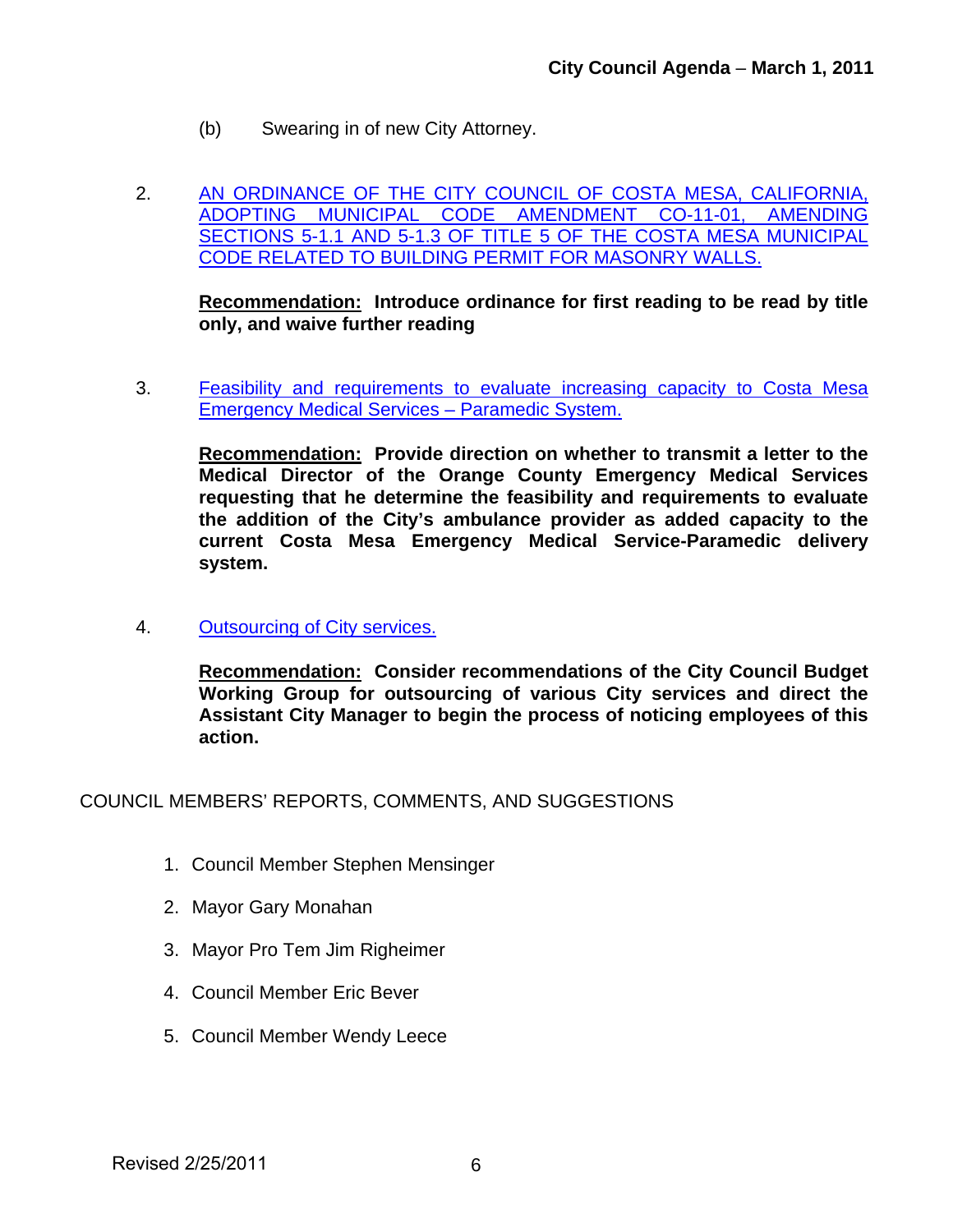REPORTS

City Attorney:

#### City Manager:

CLOSED SESSION:

## CLOSED SESSION REPORT

ADJOURNMENT – Adjourn to March 8, 2011 at 4:30 p.m. for a Study Session. Next Regular City Council Meeting: March 15, 2011.

**Agenda related writings or documents provided to a majority of the City Council members after distribution of the City Council Agenda Packet (GC 54957.5).** 

Any writings or documents provided to a majority of the City Council members regarding any item on this agenda will be made available for public inspection at the City Clerk's Public Counter, Lobby Level, in City Hall located at 77 Fair Drive, Costa Mesa, during normal business hours. In addition, such writings and documents may be posted, whenever possible, and as part of the agenda, on the City's website at [www.ci.costa-mesa.ca.us.](http://www.ci.costa-mesa.ca.us/)

# **UPCOMING COMMUNITY EVENTS AND ACTIVITIES**

## **MARCH 2011**

- Tuesday, March  $1^{st}$ , 6:00 p.m. Costa Mesa Pony Baseball  $2^{nd}$  opening game at TeWinkle Park: Costa Mesa Reds vs. Costa Mesa Phillies
- Wednesday, March 2<sup>nd</sup>, 6:00-8:00 p.m. Costa Mesa Green Task Force presents: Home Skills for the Green Citizen – Keeping your home in the "green" zone at the Neighborhood Community Center Hamilton Room
- Saturday, March  $5<sup>th</sup>$  Opening Day Ceremonies for Little League Baseball
	- 9:00 a.m. Costa Mesa American Little League at Costa Mesa High School field (behind tennis courts)
	- 10:00 a.m. Newport Harbor Baseball Association at Mariners Park (Irvine/Dover)
	- 11:30 a.m. Costa Mesa National Little League at TeWinkle Middle School Major field